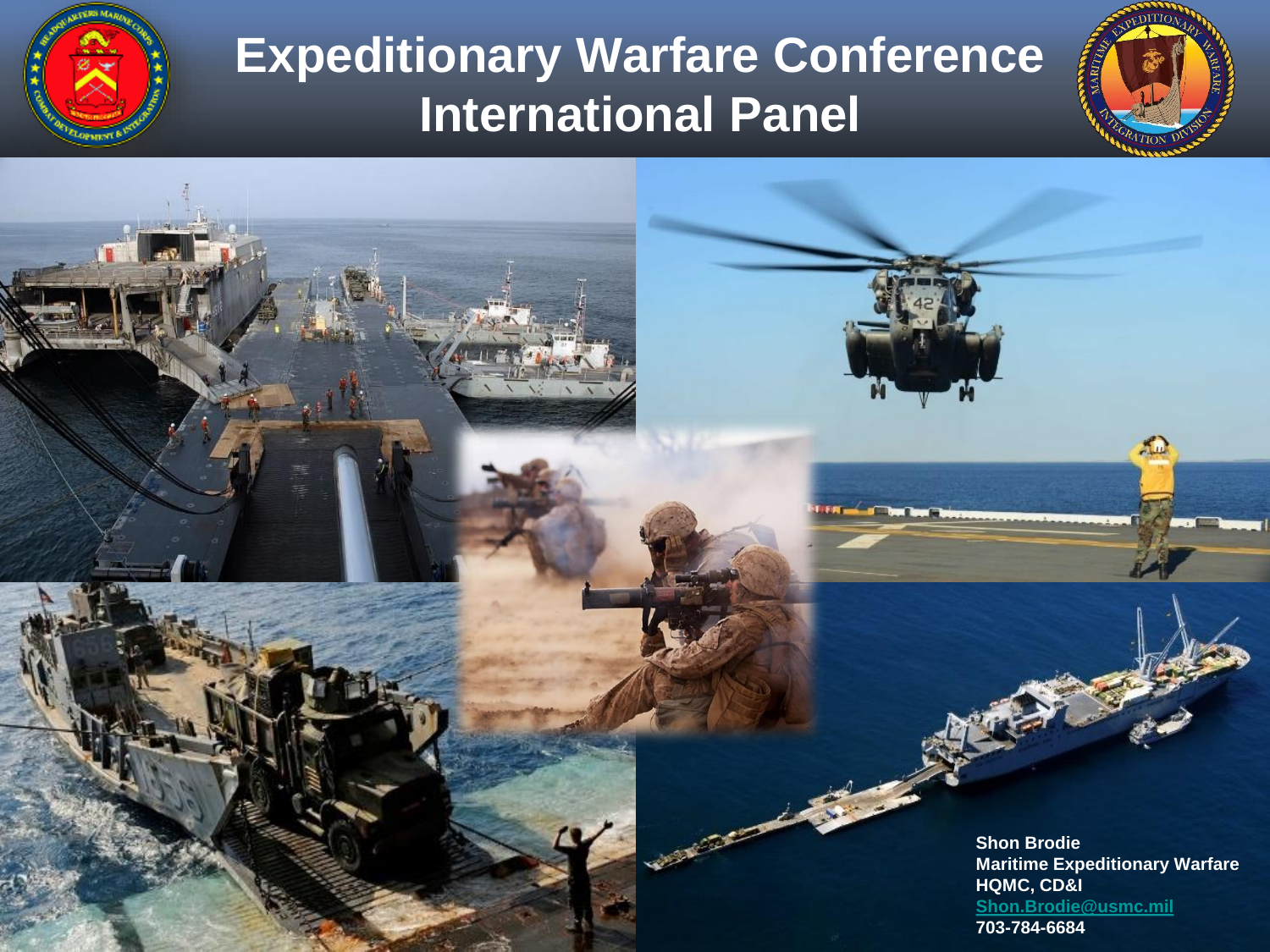

## **National Defense Strategy**





#### Strategic Approach- Sec. 4

- Build a More Lethal Force.
- **Strengthen Alliances and Attract New Partners.**
- Reform the Department for Greater Performance and Affordability.

"Mutually beneficial alliances and partnerships are critical to our strategy, providing a durable strategic asymmetric advantage that no competitor or rival can match."

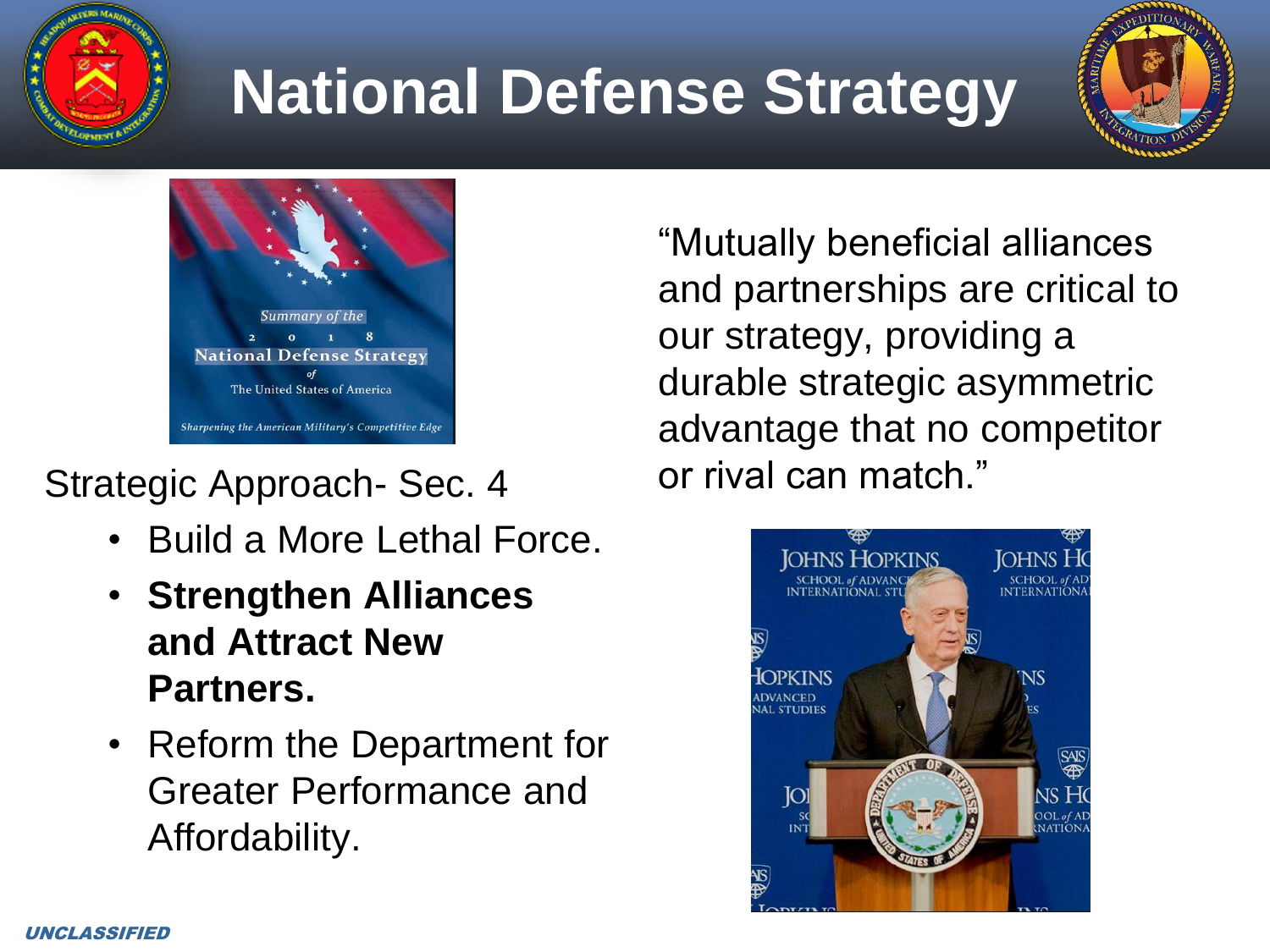## **Australian Army** *Duty First*



#### **Force Structure**

- ~30K Active
- Australian Amphibious Force- CE, PLF GCE, RWE, LCE; ARE, ARU, ARG.
- Standing joint CATF/CLF ATG staff and Pre-Landing Force – Bn (-)
- GCF/LCF drawn from Combat Bdes
- 2 x Canberra Class LHD; 1 x Bay Class LSD, 12 x LLC (LCM-1E)

#### **Recent Operations**

- RIMPAC 18\*
- Cruix de Sud\*
- EX Indo-Pacific Endeavour 18\*
- Disaster Relief

#### **Modernization**

- Army watercraft replacement interoperable with AAF
- Riverine Patrol capability

#### **Integration**

- Support 'H-1' family, MV-22 & CH-53
- AAV & LCAC interoperability trials
- MRF-D embarkation

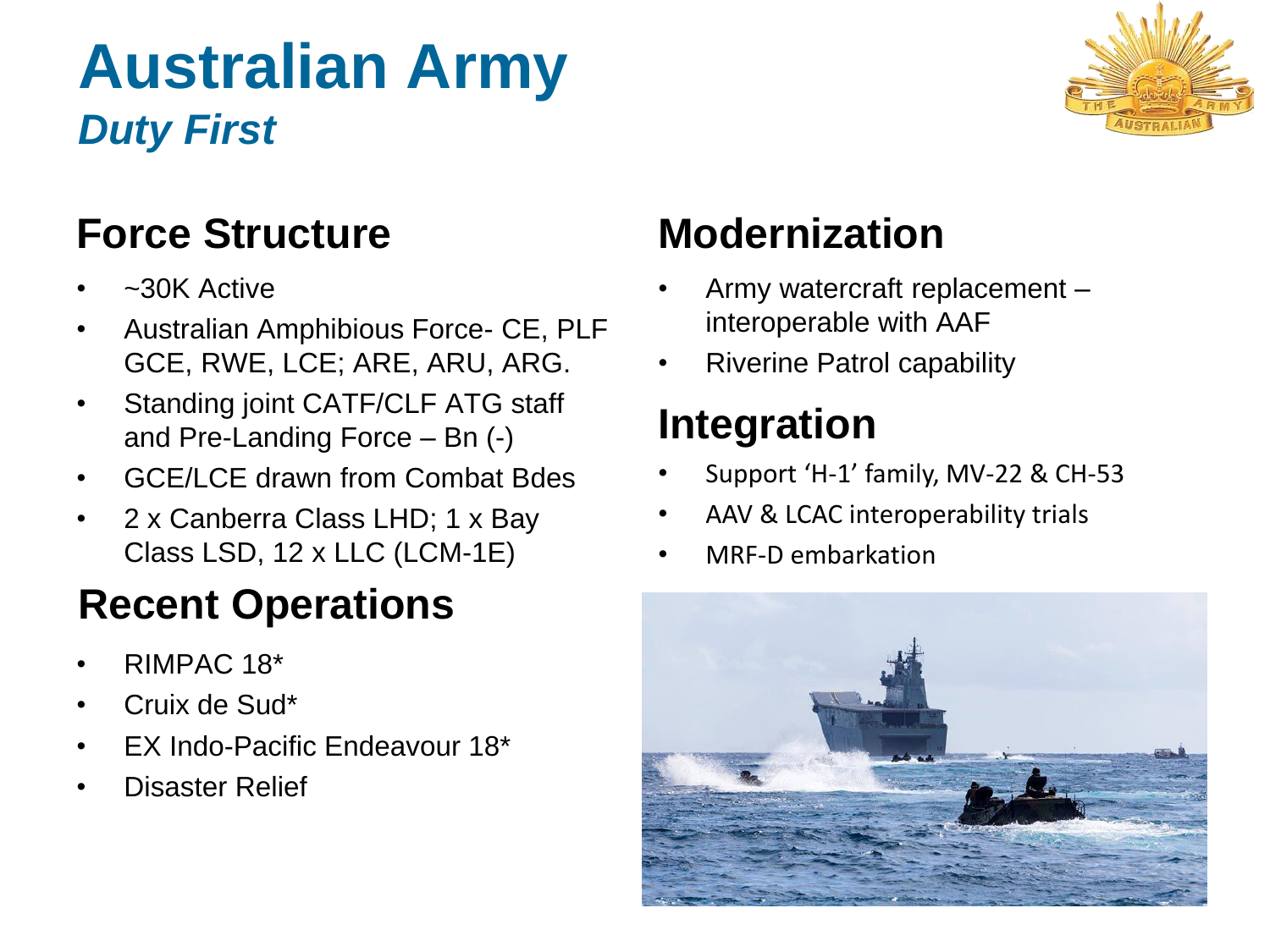#### **French Army** *Honneur et Patrie*

#### **Force Structure**

- ARMY:
- 2 combined arms Brigades (2x8k)
	- 3 INF Rgt / 2 CAV Rgt;
	- 1 ART Rgt / 1 ENG Rgt.
- NAVY:
	- 3 MISTRAL CLASS LHD;
	- $-4$  LCAT / 10 LCM.

#### **Recent Operations**

- HARMATTAN (2013);
- Permanent readiness status;
- Permanent missions:
	- JEANNE d'ARC;
	- CORYMBE (West AFRICA);
- French and international LSE.



#### **Modernization**

- Ground VHL, C2 (SCORPION), Helos;
- LCU NG (2019);
- Dedicated drones for amphibious ships.

### **Interoperability**

- Proved for most surface connectors;
- Proved for most RW Aircraft (NATO STANAG).

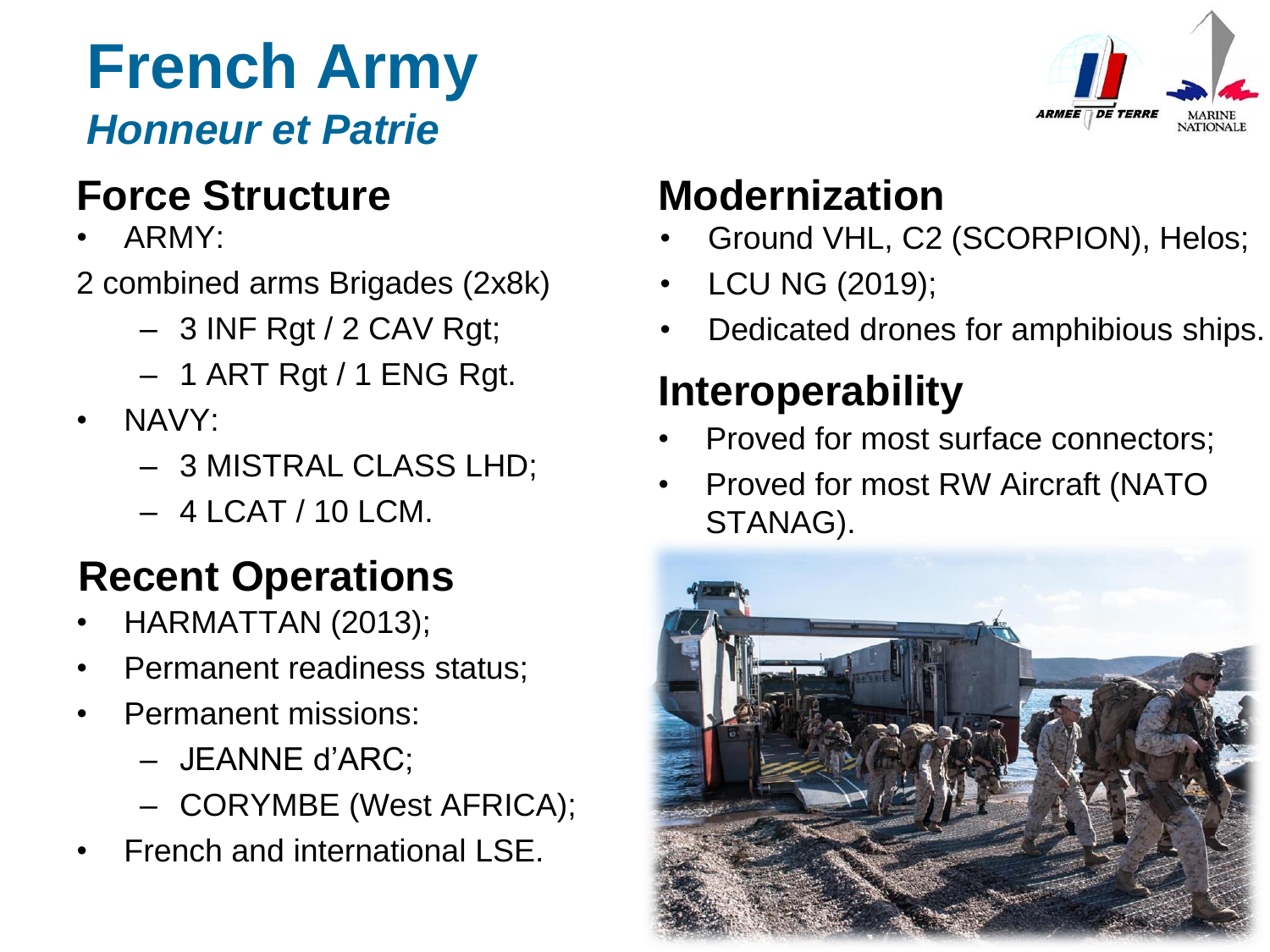### **Israel Defense Force** *Ki b'Tahbulot, Ta'ase-l'kha milhama*

#### **Force Structure**

- 2 Brigades
- 1 Extra Optional Brigade
- Seals
- Shore to Shore, STOM, Ship to Shore M.
- Deferent Requirements.

#### **Recent Operations**

- Only small scale raids. Intel or specific targets (routine and during war time)
- Brake the laniary Maneuver large scale.

#### **Modernization**

• New Platforms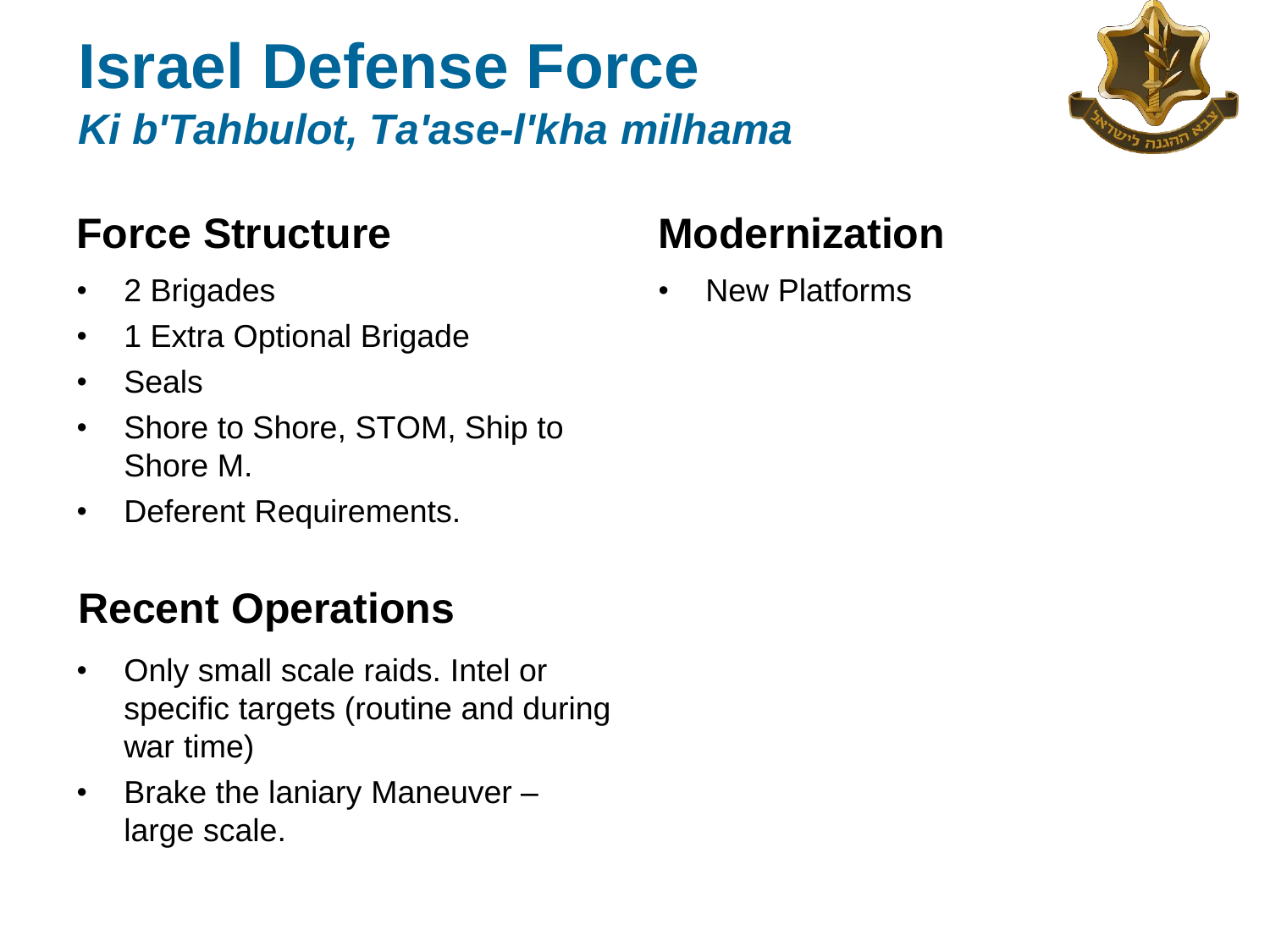### **Spanish Marine Corps** *Valientes por tierra y por mar*



#### **Force Structure Modernization**

- SMC ~5.5K Active
- SMCHQ (MG)
	- Amphib. Brigade "Tercio de Armada" (BG)
	- Protection Force (BG)
	- Naval Special Warfare Force (COL)
- FLEET (ADM)
	- GROUP-2 (RA)
		- $1$  LHD + 2 LPD.
		- 12 LCM-1E
	- FLOAN (CAP)
		- AV-8B / helo squadrons
		- UAS SCAN EAGLE
	- MCM (CAP)
		- 6 Minehunters

#### **Recent SMC Operations**

- EUTM Mali
- Iraq (training & assistance)
- Maritime Security Operations (Sophia, Atalanta,…).

- URO VAMTAC
- AAV & Tanks
- Intelligence, Surveillance, Reconnaissance
- Helos NH-90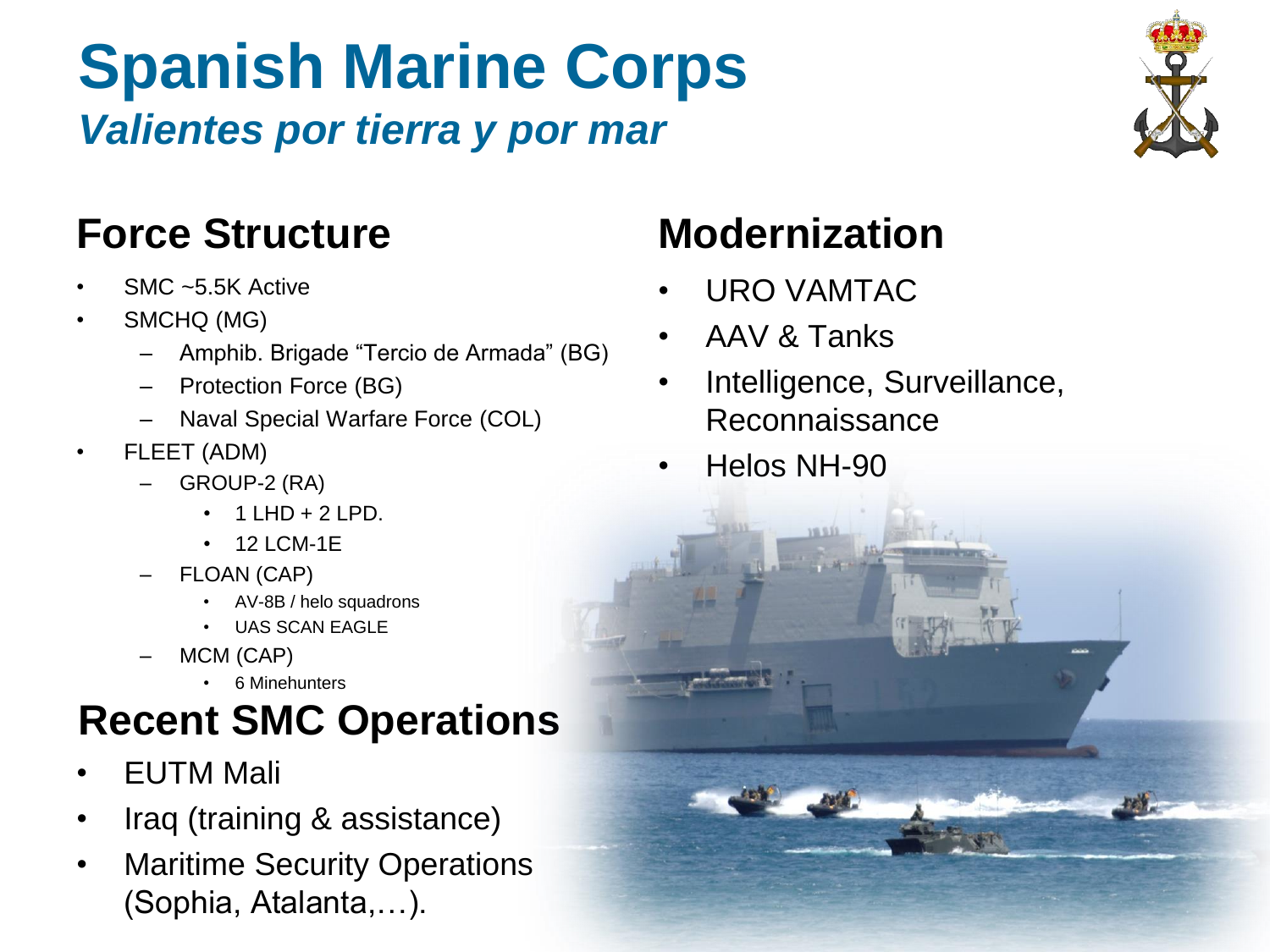# **UK Amphibious Task Force**



#### **Force Structure**

- UK LF =  $3$  Cdo Bde RM
- Lead Commando Gp circa 1800
- UK ATF = Jt Force Composition
- 2 x LPD Albion Class
- 3 x LSD(A) Bay Class
- 4 x Strat RoRo
- Queen Elizabeth Class operating in LPH role
- Rotary Wing upgrades
	- Merlin Mk 4
	- Wildcat
	- CH 47
	- AH-64

#### **Modernization**

- Littoral Strike TGs
- Future Commando Force
- **Communications**
- Littoral Strike Support ship
- Operationalizing Norway **Deployments**
- ALES NATO MARCOM Amphibious Steering Group

#### **Recent Operations**

- ATG annual deployment NAG & Med
- Freedom of Navigation China Sea
- Disaster Relief Caribbean 2017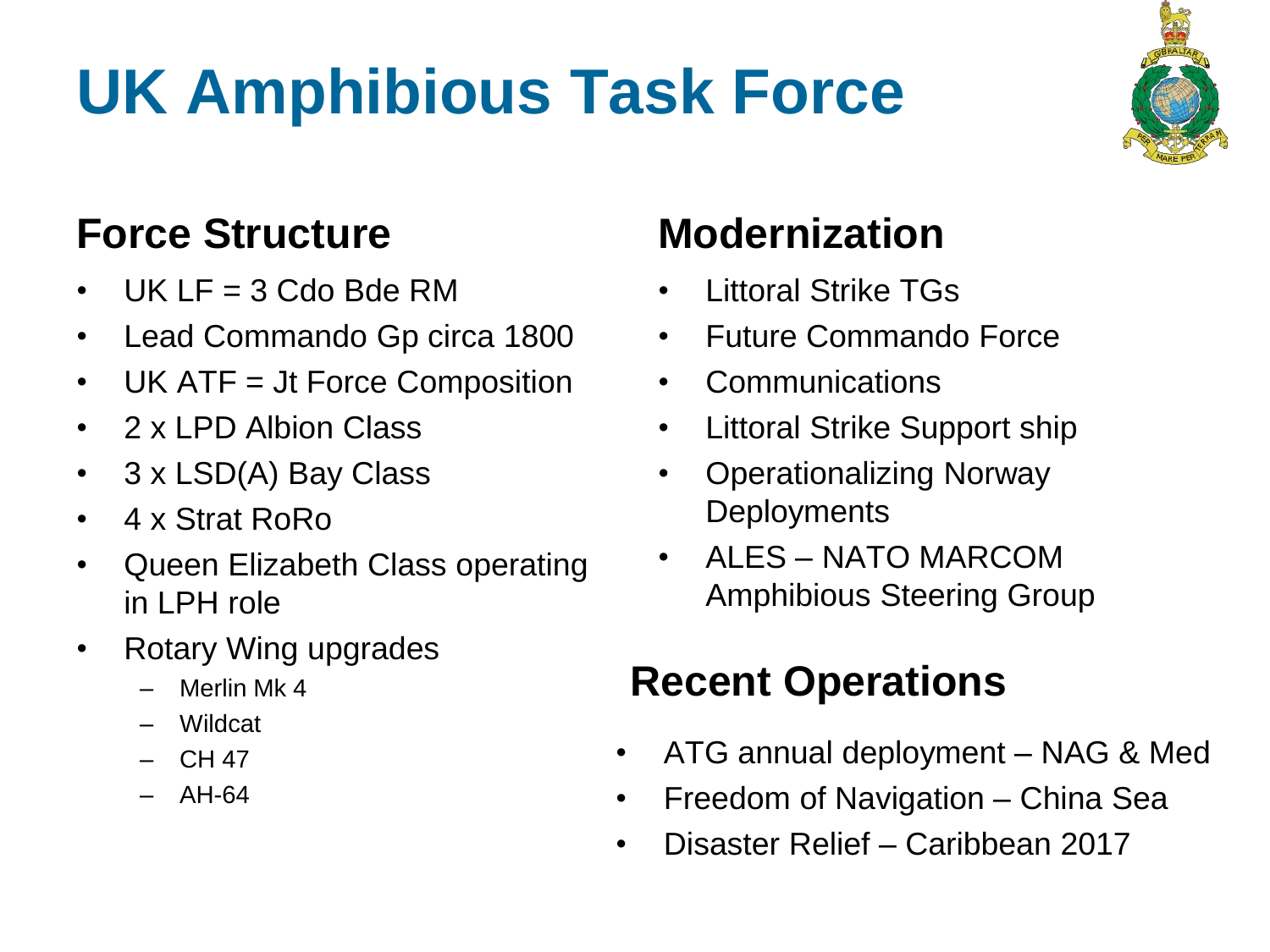

#### **Oct 18 New Japanese Marines train with US, Filipino troops in Philippine Sea**



Japanese troops in amphibious-assault vehicles prepare to embark aboard the USS Ashland in assault amphibious vehicles during Kamandag drills in Subic Bay, Philippines, Oct. 3, 2018.

#### UNCLASSIFIED